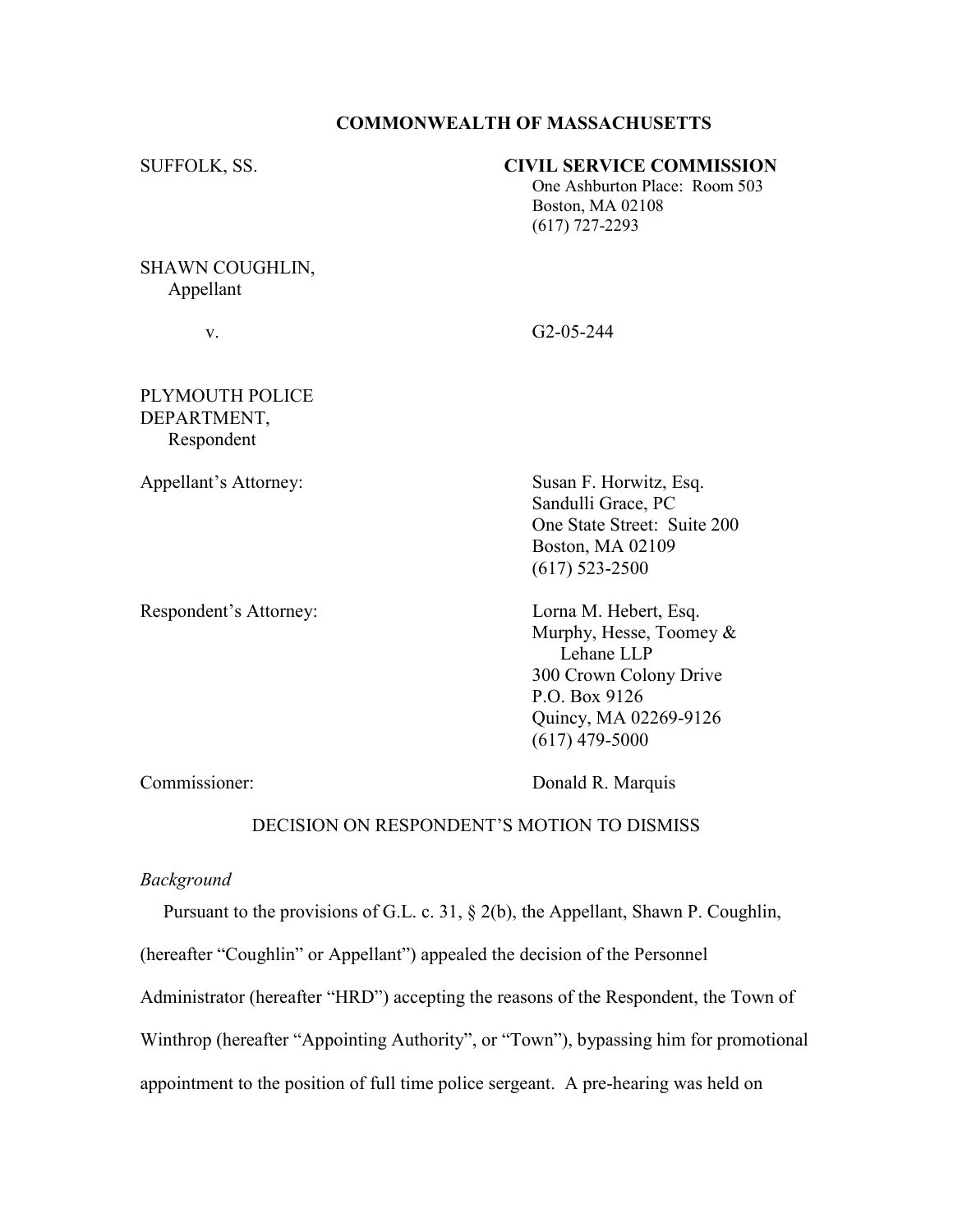October 19, 2005 at the offices of the Civil Service Commission. The Commission previously received a Motion to Dismiss from the Town on August 1, 2005 and a separate Motion to Dismiss from HRD on the day of the pre-hearing. The Appellant submitted a response to the Commission on September 9, 2005 and a corrected response on the day of the pre-hearing, October 19, 2005.

 The Town sought from HRD a certification list for candidates passing the promotional examination to fill 1 full-time police sergeant position with the Plymouth Police Department. HRD issued to Plymouth certification list number 250386. (See Certification No. 250386) The names of the individuals on the certification list appear in order of their respective scores, from highest to lowest. Where individuals received the same score, their names are placed in alphabetical order within the score subset. The Appellant's name appeared second on the certification list number 250386 tied with one other applicant, Martin Mason. The Appointing Authority argues that since the two candidates in question were tied, there is no bypass and, therefore, the Appellant's bypass appeal to the Commission must be dismissed.

#### Choosing from among tied candidates

 G.L. c. 31, § 27 states that "if an appointing authority makes an original or promotional appointment from a certification of any qualified person other than the qualified person whose name appears highest, and the person whose name is highest is willing to accept such appointment, the appointing authority shall immediately file with [HRD] a written statement of his reasons for appointing the person whose name was not highest."

2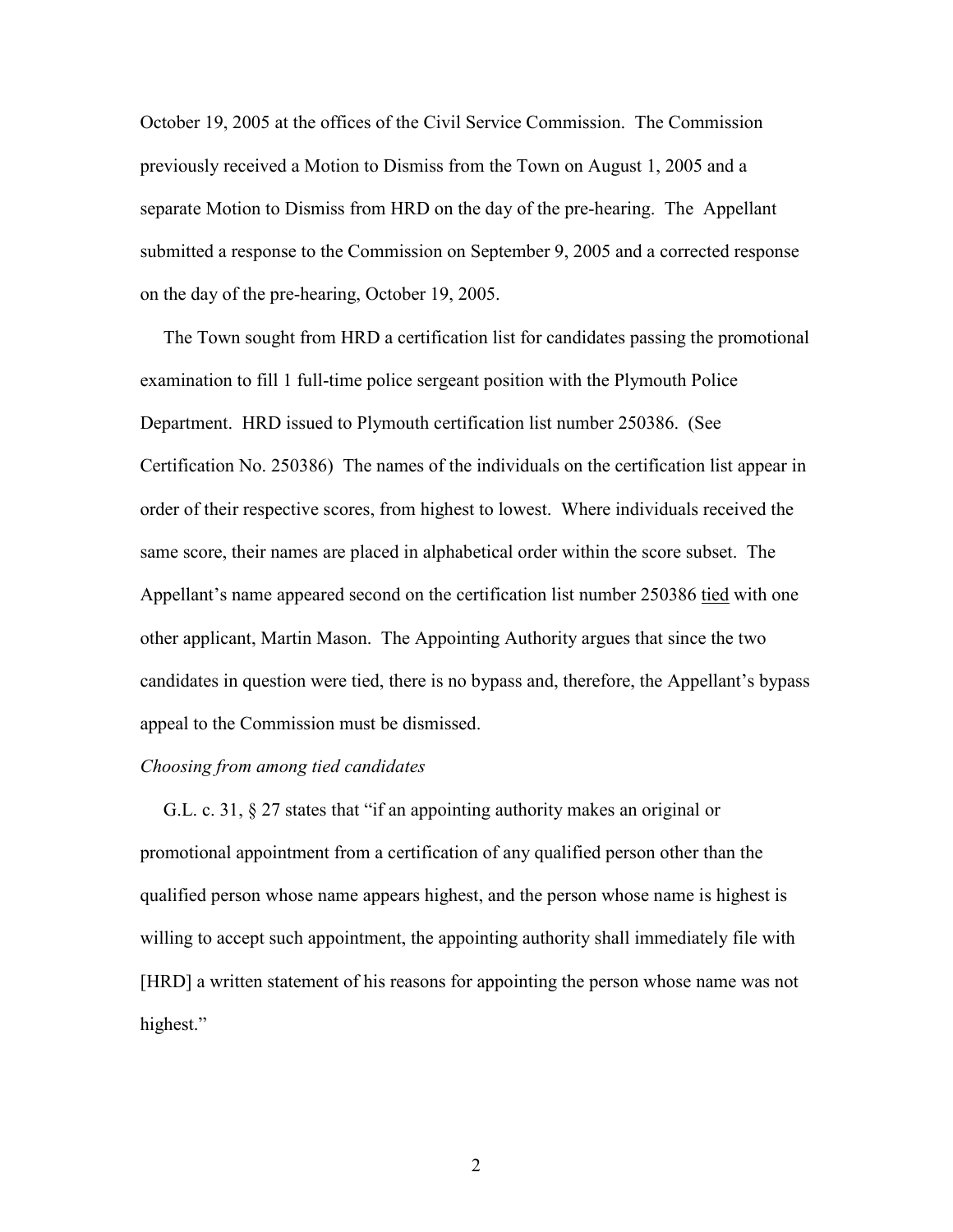HRD Personnel Administration Rules ("PAR"), which were issued pursuant to G.L. c. 31, §§ 3(d) and 5, define a bypass as "the selection of a person or persons whose name or names…appear lower on a certification than a person or persons who are not appointed and whose names appear higher on said certification." PAR.02

 Prior Commission decisions have well-established that selection from a group of tied candidates is not a bypass, including Baptista v. Department of Public Welfare, 6 MCSR 21 (1993), where the Commission stated, "It is axiomatic that a selection from among a group of tied candidates is not a "bypass" over which the Commission has jurisdiction". In McGonagle v. Massachusetts Parole Board, 14 MCSR 154 (2001), the Commission found that where the Appellant received the same score as two of the appointed individuals and a higher score than a third appointed individual, "[t]he Appointing Authority need only provide its written statement to [HRD] as to its reasons for appointing [the third individual] over the Appellant" since the Appellant's score was the same as the other two. Similar decisions by the Commission include Kallas v. Franklin School Department, 11 MCSR 73 (1996), where the Commission held that "[i]t is well settled civil service law that a tie score on a certification list is not a bypass for civil service appeals…"; Roberts v. Lynn Fire Department, 10 MCSR 133 (1997), where the Commission stated that an appellant will succeed in the typical bypass appeal if he can "demonstrate that the reasons offered by the Appointing Authority for favoring lower *ranking candidates* were untrue, apply equally to himself, are incapable of substantiation, or are a pretext for other, impermissible reasons."

 In his response, the Appellant cites Cotter v. City of Boston, 73 F. Supp.2d 62, 66 (1999), in which the U.S. District Court held that "any selection among equally-scoring

3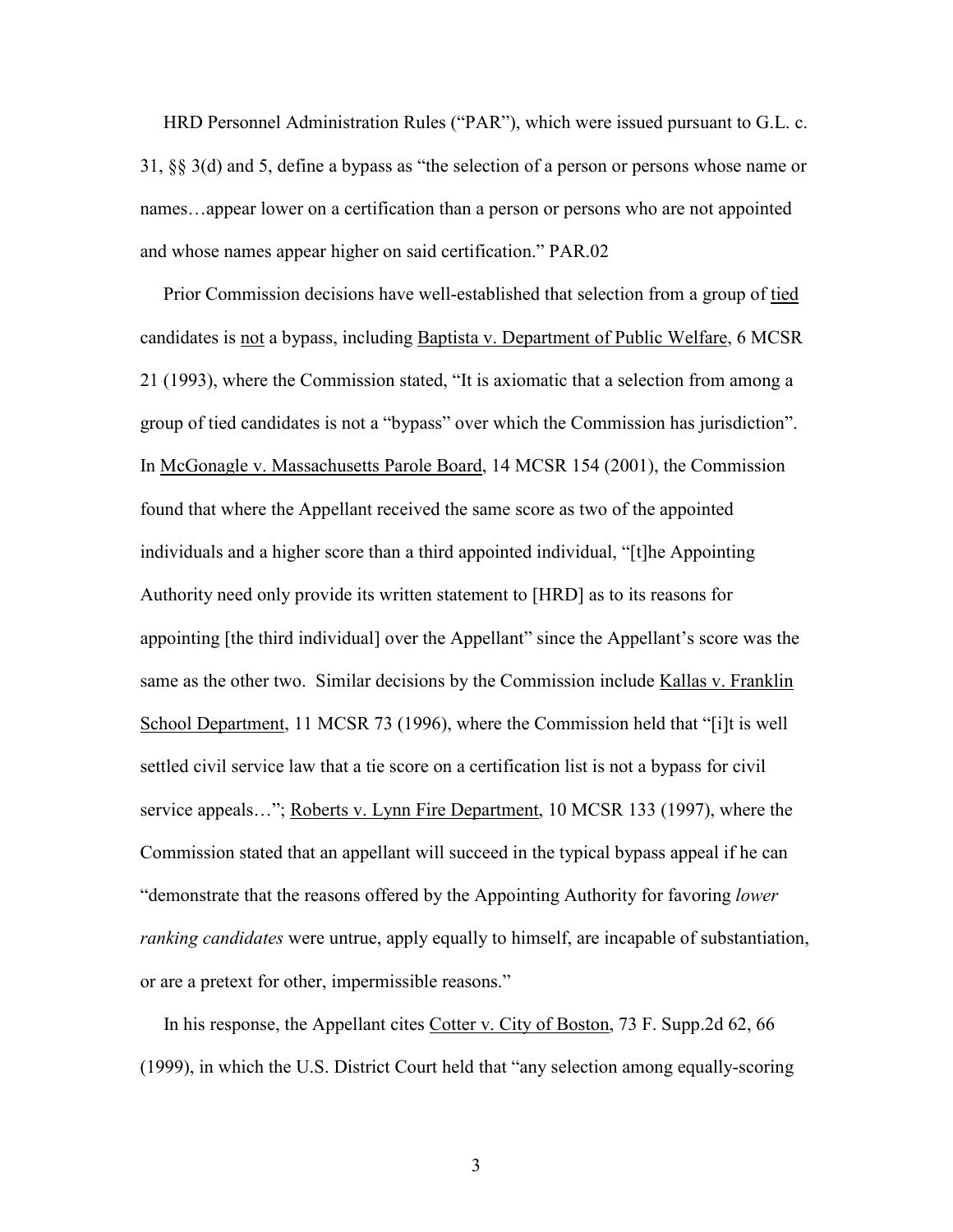candidates is…a 'bypass' because all of their names appear highest." However, the Court also states in a footnote that "it must be remembered that the Court is here ruling on a motion to dismiss… The litigants' motion papers do not present, and the Court's independent research has not uncovered, any long-standing tie-breaking administrative procedure of either the Division or the Boston Police Department that comports with the civil service law. Should either defendant come forward with such an administrative procedure, support the description with admissible evidence, and demonstrate that the procedure was followed in this case, the Court necessarily will give such administrative procedure appropriate deference". Id. As of the filing of the Appellant's appeal in the instant matter (2005), the Commission is also not aware of any such accepted tiebreaking method and continues to believe that selection among a group of tied candidates is not a bypass under civil service law.

#### Conclusion

The Commission does not have jurisdiction to hear this bypass appeal as there was no bypass. The Appellant was not ranked higher on a civil service list than the individual who was promoted to sergeant. Rather, the Appellant and the individual promoted were tied and the Commission has well-established that choosing from among tied candidates does not constitute a bypass that can be appealed to the Commission

 For this reason, the Appellant's appeal under Civil Service Commission Docket No. G2-05-244 is hereby *dismissed*.

Civil Service Commission

Donald R. Marquis, Commissioner

\_\_\_\_\_\_\_\_\_\_\_\_\_\_\_\_\_\_\_\_\_\_\_\_\_\_\_\_\_\_\_\_